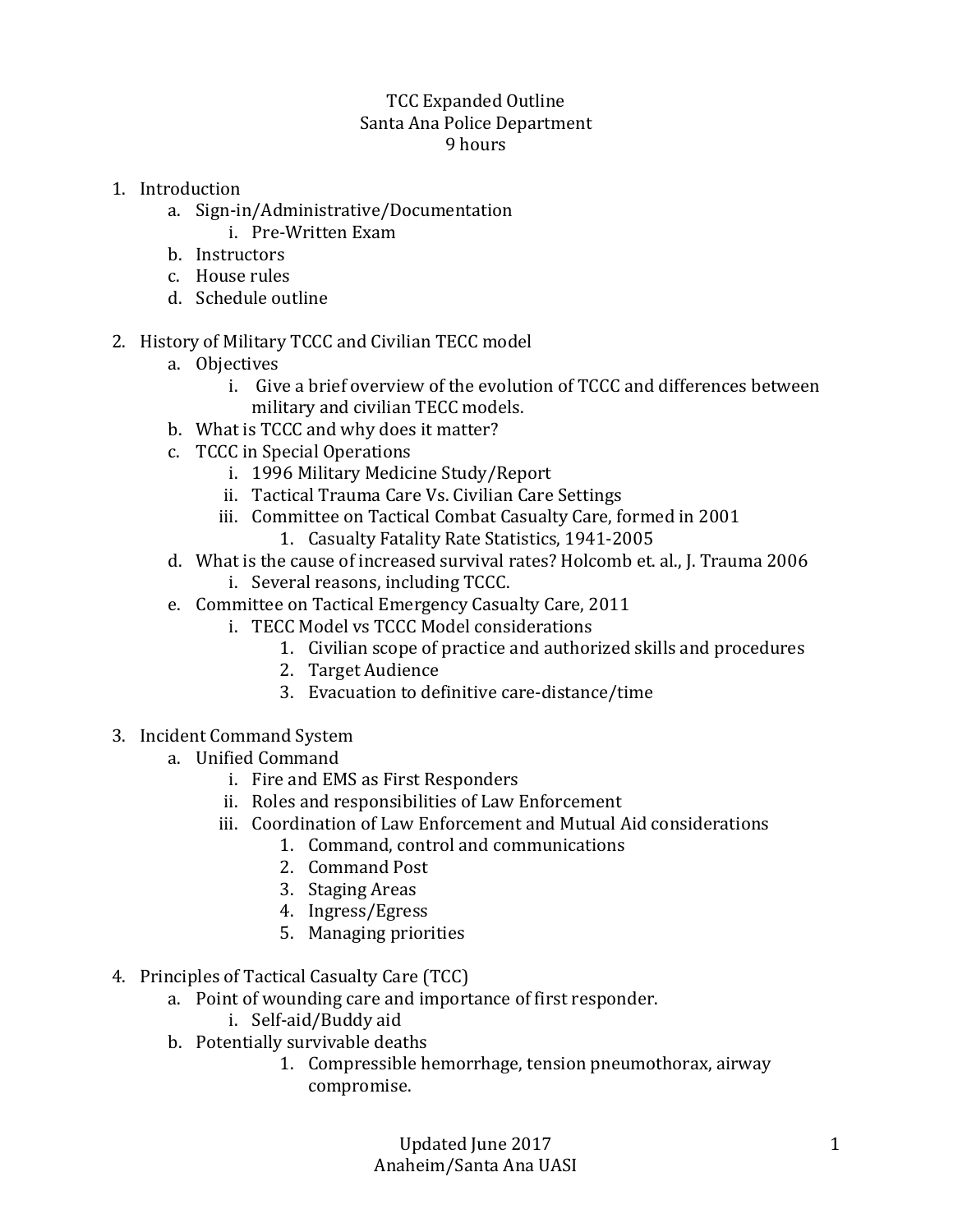- ii. TCC four preventable causes of death--concepts introduced, to be defined in later session.
	- 1. Massive extremity bleeding
	- 2. Tension pneumothorax
	- 3. Airway compromise
	- 4. Hypothermia—a secondary cause but easier to prevent than treat.
- c. Phases of Care by zone
	- i. Hot Zone
	- ii. Warm Zone
	- iii. Tactical Evacuation to Cold Zone
- 5. Summary of Key Points
- 6. Individual First Aid Kit (IFAK)
	- a. Objective is to name each item and give basic nomenclature.
	- b. Issue IFAK
	- c. An overview of Kit contents.
		- i. Leg pouch with Molle
			- 1. Alternatives to carrying the contents
			- 2. Important to have equipment when needed
		- ii. Tourniquets
			- 1. SOF Tactical Tourniquet (SOFTT-Wide) Nomenclature
			- 2. Pressure points
			- 3. Specific emphasis on its proper application
				- a. Mistakes to avoid
				- b. One-handed application
			- 4. Practical Application-Students to demonstrate correct application; assessed throughout the day.
				- a. Subsequent modules to indicate various extremity wounds and trigger self/buddy applications during class.
		- iii. Gauze and bandage
			- 1. Oleas Bandages-"all in one" package
				- a. Bandage, abdomen (ABD) pad, gauze
		- iv. Occlusive Dressing/chest seal
			- 1. Hydrogel, package contains two
			- 2. Can be folded/cut
		- v. Hook knife
			- 1. Faster than scissors, works with gross motor skills
			- 2. Announce "cutting" when in use; single pathway when cutting
		- vi. Emergency blanket
- 7. Preventable Causes of Death
	- a. Objectives
		- i. Focus is on cause, NOT TREATMENT. Treatment is deferred for later sessions.
	- b. Four preventable causes of death
	- c. Hemorrhage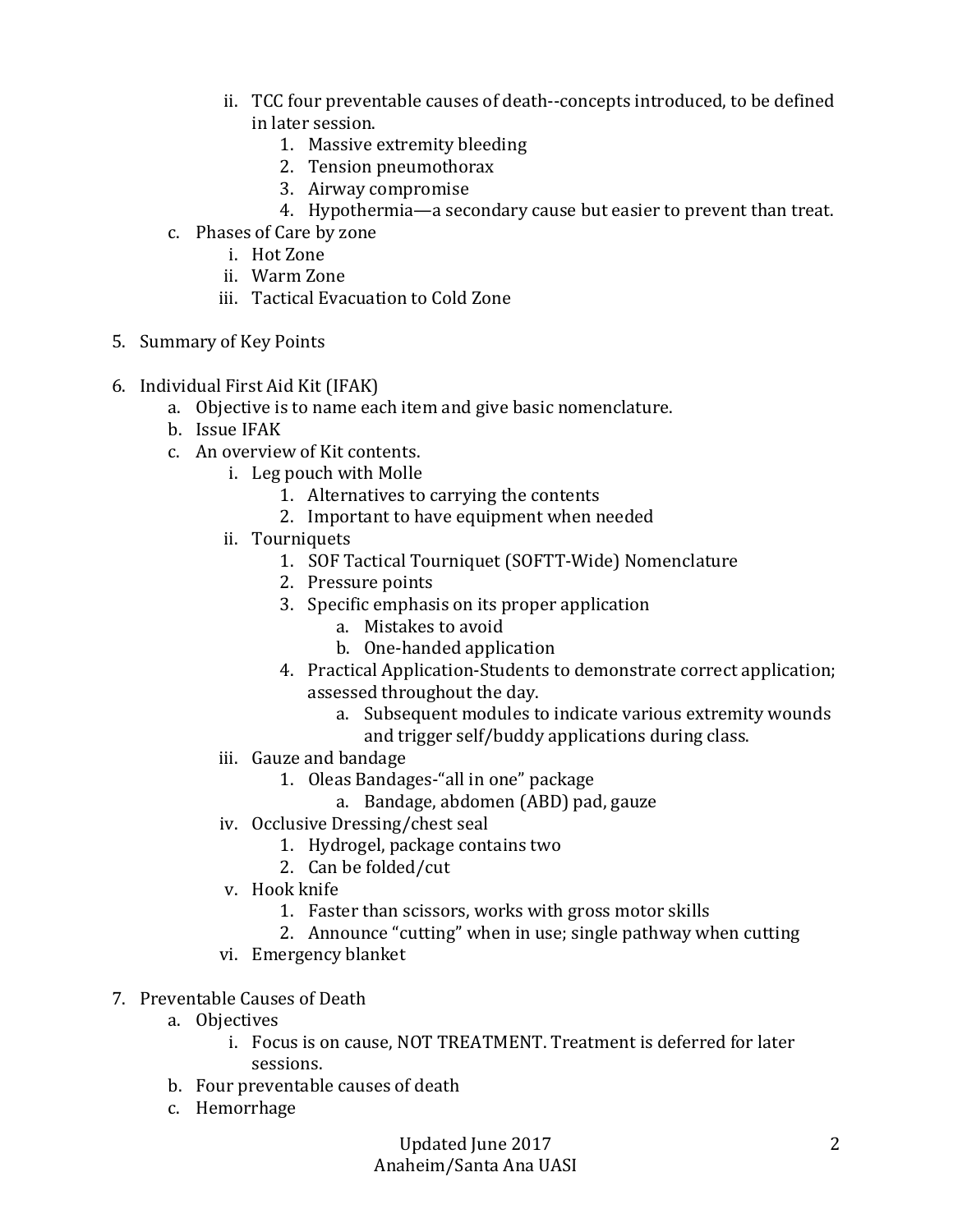- i. Blood Loss
- ii. Shock
- iii. Blood volume
- iv. Altered level of consciousness (ALOC)
	- 1. What it is
	- 2. Signs of ALOC
- d. Tension Pneumothorax
	- i. Sucking chest wound
	- ii. What is tension pneumothorax
	- iii. Causes of tension pneumothorax
	- iv. Signs of tension pneumothorax
- e. Airway Trauma
	- i. Airway and the respirator system
	- ii. Maxillofacial trauma
	- iii. Cervical spine injuries
		- 1. Penetrating vs. blunt force trauma
		- 2. Not a priority in TCC
- f. Hypothermia
	- i. Decrease of body temperature
		- 1. Interferes with blood clotting
		- 2. Leads to shock
		- 3. Easier to prevent than to treat
- g. MARCHE is introduced
	- i. Massive Bleeding
	- ii. Airway
	- iii. Respiration
	- iv. Circulation
	- v. Hypothermia/Head Trauma
	- vi. Everything else/Evacuation
- h. Summary of Key Points
- 8. Priority of Care
	- a. Objectives
		- i. Determine priority of care for needed interventions
		- ii. Introduce interventions to be covered in Skills Stations
	- b. Patient assessment using MARCHE
		- i. Self aid/buddy aid is emphasized
		- ii. Proper treatment for each priority is covered in detail
	- c. Massive Bleeding
		- i. Control/stop the bleeding
		- ii. Direct Pressure
		- iii. Tourniquet
		- iv. Second tourniquet—once applied, DO NOT remove, use a second.
		- v. Wound packing-gauze/hemostatic dressing.
	- d. Airway Management
		- i. Airway support
		- ii. Chin lift, jaw thrust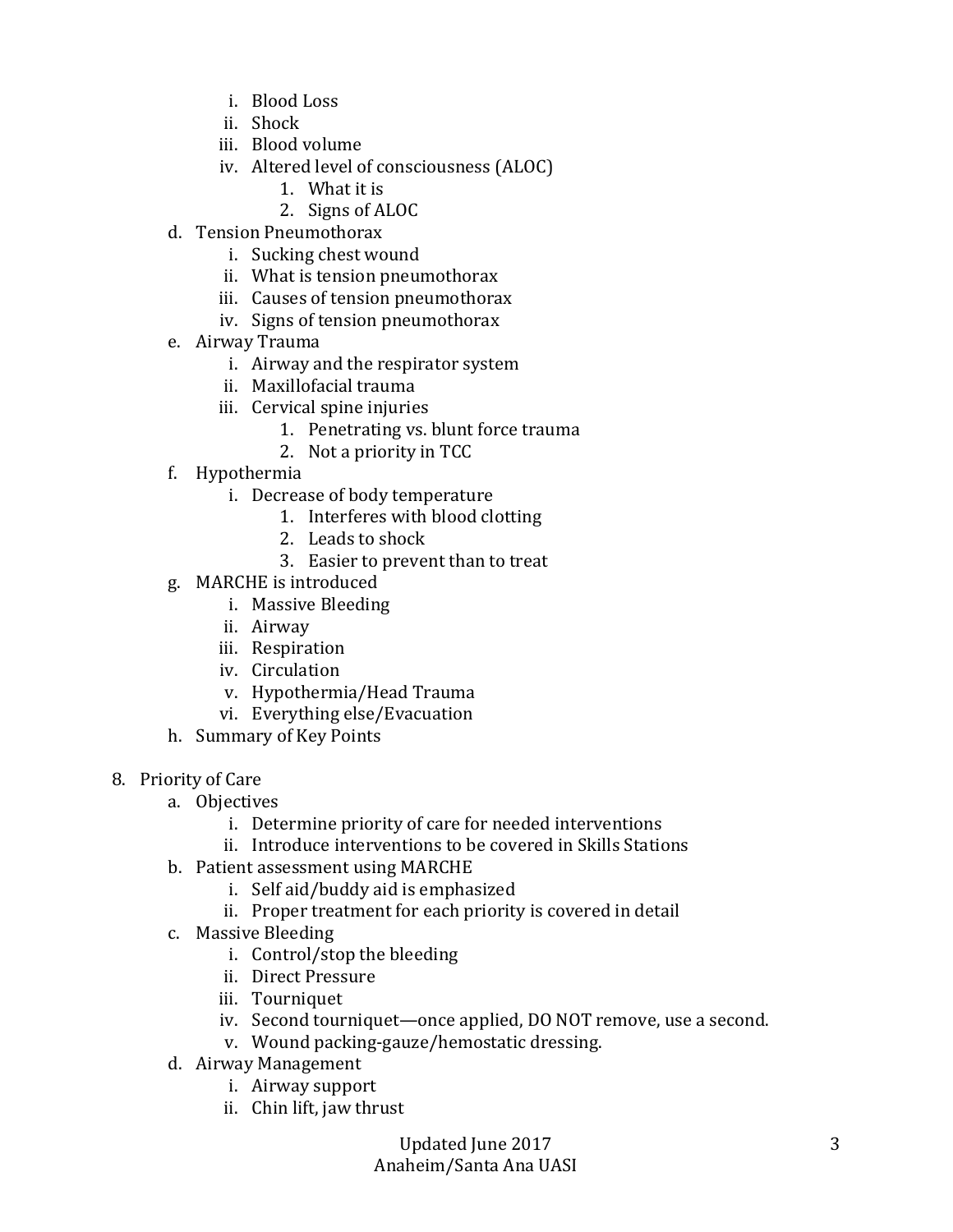- iii. Recovery position
- iv. Allow conscious casualty to sit up/lean forward if it will produce the best airway.
- e. Respiration
	- i. Check for wounds
		- 1. Expose torso
		- 2. Raking-neck to navel, front to back, side to side
		- 3. Consider future movement and need for protective equipment
	- ii. Cover/Seal injuries
		- 1. Use a gloved hand
		- 2. Apply chest seal
- f. Circulation
	- i. Check for non-life threatening bleeding
	- ii. Elevate legs
	- iii. Bandage additional open wounds
	- iv. Do not delay evacuation for non-life threatening injuries
- g. Hypothermia
	- i. Keep casualty warm
	- ii. Use emergency blanket
	- iii. Place object between casualty and the ground
	- iv. Remove wet clothing
- h. Head Trauma
	- i. Bandage eye injuries
	- ii. Most non-serious head injuries are just ugly and minimal intervention is needed. If serious, will require surgery (not possible in TCC).
- i. Everything else
	- i. Re-check everything.
	- ii. Head to toe, treat as you go.
- j. Evacuation
	- i. Prepare casualty for evacuation
	- ii. Communicate injuries
	- iii. Clean the casualty
- k. Mass Casualty Incident (MCI) Triage
	- i. START
		- 1. Simple Triage and Rapid Treatment
	- ii. MCI Triage area in a Cold Zone
	- iii. Boston Bombing Case study
- l. Summary of Key points
- 9. Phases of Care-Priorities of care as applied by zone
	- a. Objectives
		- i. Use the phases of care to assess each situation and decide what to do when.
		- ii. Maintain situational awareness at all times
	- b. Importance of planning.
		- i. Operational considerations
			- 1. Accomplish the mission with minimal casualties

Updated June 2017 Anaheim/Santa Ana UASI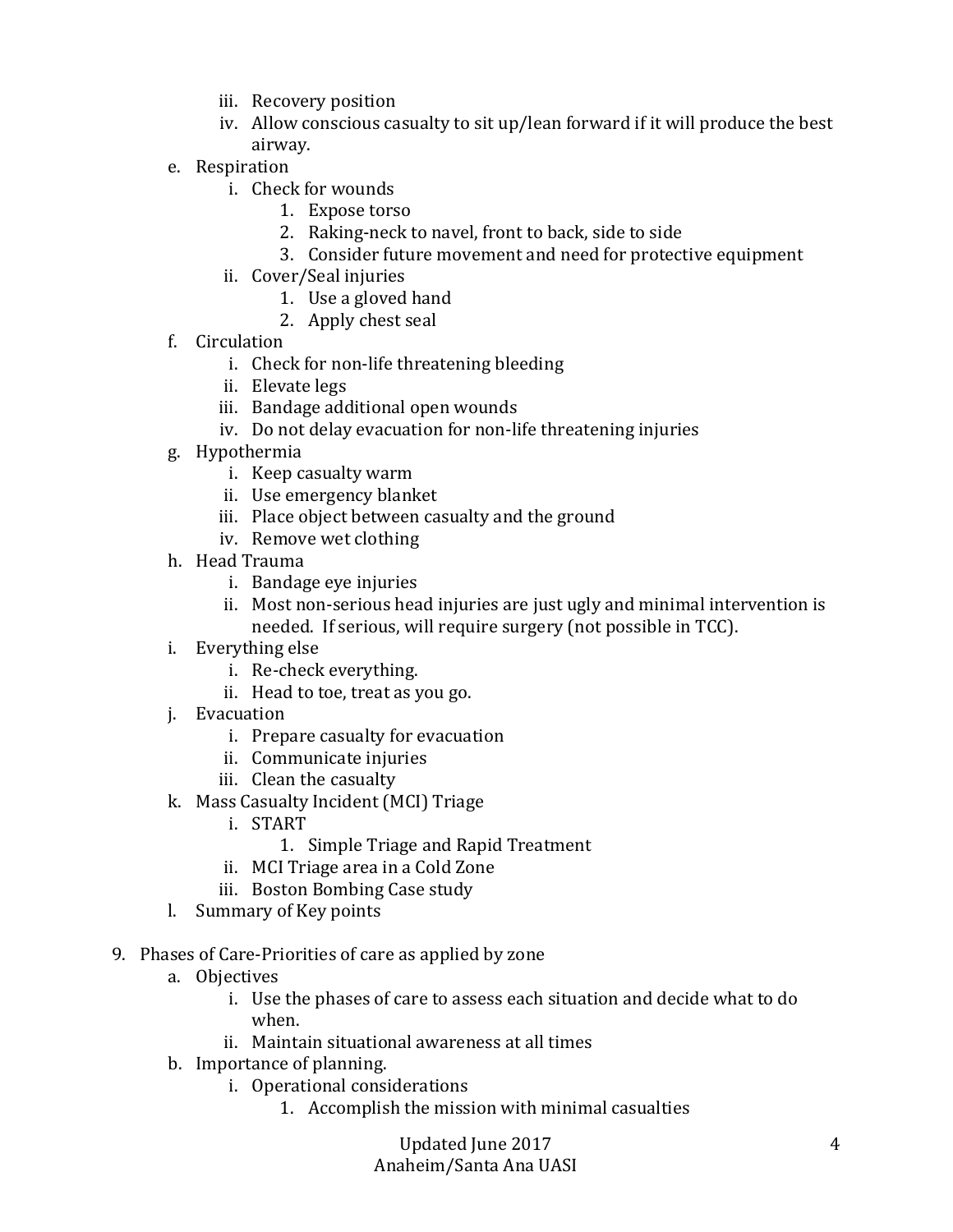- 2. Prevent any casualty from sustaining additional injuries
- 3. Minimize public harm
- ii. TCC goals align with any mission
- iii. Contact Team vs Rescue Team
- c. Hot Zone/Direct Threat Phase
	- i. What is a Hot Zone/Direct Threat?
		- 1. An area with an active threat or has not been cleared by law enforcement
		- 2. Keep response team maximally engaged in mitigating the existing threat
	- ii. Timing is everything
	- iii. Patient assessment/priority of care by zone
		- 1. Stop the threat
		- 2. Apply **MA**RCH**E**
		- 3. Massive bleeding
			- a. Self-aid, direct casualty if needed-PRESSURE
			- b. Apply a hasty tourniquet
			- c. Buddy aid
		- 4. Airway support
			- a. Recovery position
		- 5. Evacuation
			- a. Get behind cover/concealment
				- i. Direct casualty to cover/concealment
			- b. Moving a casualty
			- c. What is a Casualty Collection Point (CCP)?
- d. Warm Zone/Indirect Threat Phase
	- i. What is Indirect Threat?
		- 1. Priority is to provide life-saving intervention to injured parties and prepare for extraction.
	- ii. Patient assessment/priority of care by zone
		- 1. Within CCP or behind cover/concealment
		- 2. Reassess existing interventions
		- 3. Apply full MARCHE
- e. Tactical Evacuation to Cold Zone
	- i. What is Tactical Evacuation?
		- 1. Evacuation to Fire EMS/Cold Zone/definitive care.
		- 2. Reassess all interventions applied in previous phases of care.
		- ii. Shelter in place vs evacuations
			- 1. Get behind cover
			- 2. Casualty Collection Point (CCP)
			- 3. Fire Staging Area
			- 4. Rescue Task Force (RTF)
				- a. Assign a team leader
				- b. Rescue, holster up and focus on the rescue.
	- iii. Drags
		- 1. Appropriate for short distances
		- 2. Hasty movement to cover/CCP

Updated June 2017 Anaheim/Santa Ana UASI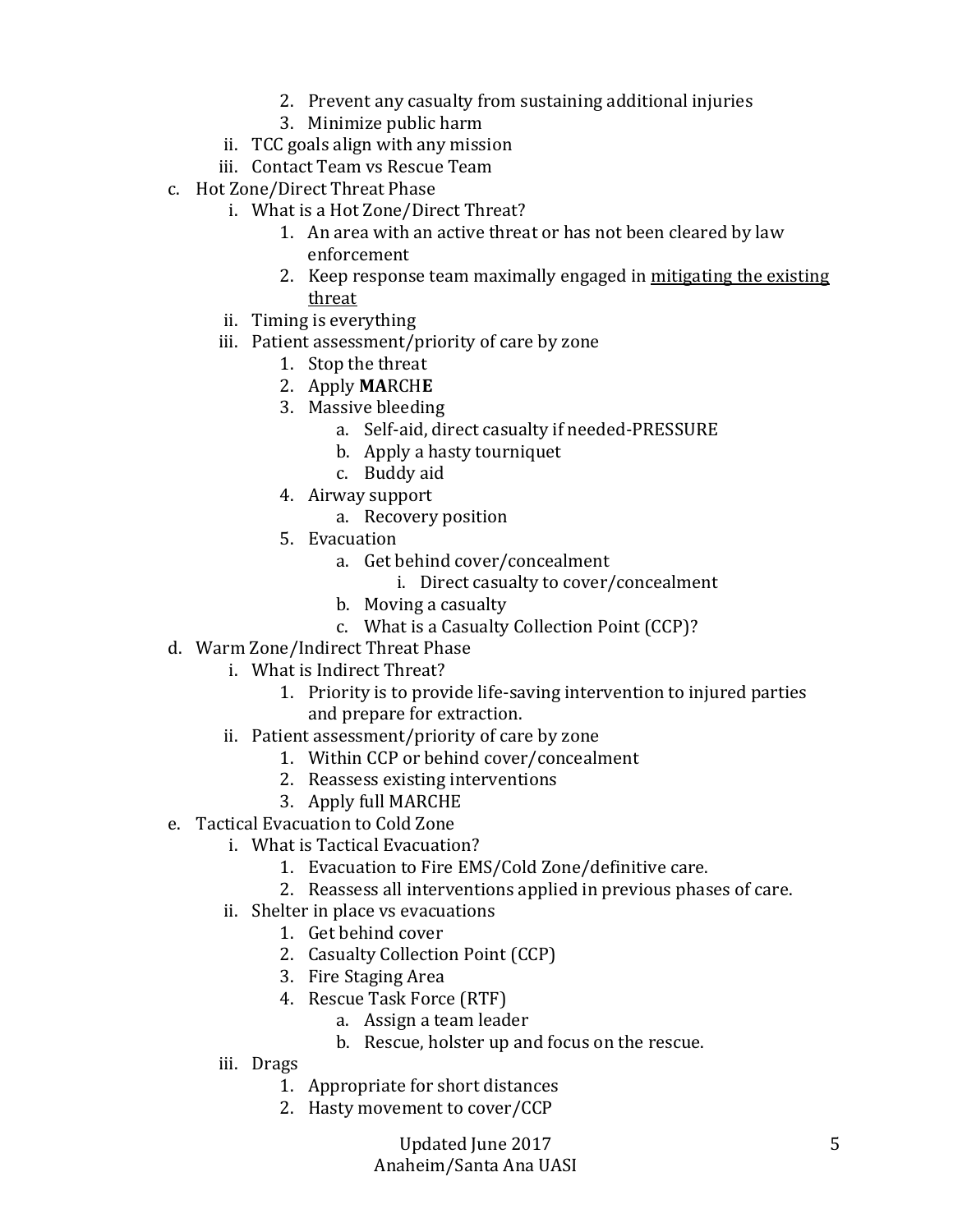- iv. Carries
	- 1. Effective for longer distances
	- 2. One, two, three-person carries
	- 3. Equipment assisted carries
- v. Evacuation
	- 1. Use of a vehicle (Patrol Car, ambulance, BEAR, ARV)
- vi. Patient assessment/priority of care in this phase
	- 1. Reassess existing interventions using MARCHE
	- 2. Do not delay evacuation for non-life threatening interventions
	- 3. Consider upcoming scenarios and expectations from the students. What skills/level of understanding will students need to demonstrate?
- vii. Summary of Key Points
- viii. Safety Briefing: \*\*Secure all Weapons\*\*
- 10. Essential Skills Stations/MARCHE Scenarios
	- a. Practical Application-Each student shall be assessed for demonstrated skills on each intervention.
	- b. Massive bleeding/Circulation
		- i. Massive bleeding interventions
			- 1. Pressure, tourniquet, wound pack
			- 2. Arterial bleeding
		- ii. Use of gauze/hemostatic dressing
		- iii. Pack to the bone
		- iv. Bandage once packed
		- v. Bandage non-life threatening wounds
		- vi. Technique is more important than speed
	- c. Airway/Respiration/Hypothermia
		- i. Exposing wounds-hook knife
		- ii. Raking-check for injuries
		- iii. Chest seal application
		- iv. Recovery position
		- v. Emergency Blanket
	- d. Evacuation
		- i. Formation of RTF
		- ii. Lifts, Drags, and carries
			- 1. Poleless litters and other equipment
		- iii. High threat extraction using a vehicle
		- iv. Mass Casualty triage and treatment
		- v. Coordination with Fire/EMS for extraction
	- e. Low light MARCHE scenario
		- i. Injury requiring drag to CCP and use of tourniquet
		- ii. MARCHE assessment once in CCP, low light

## 11. FINAL SKILLS SCENARIO